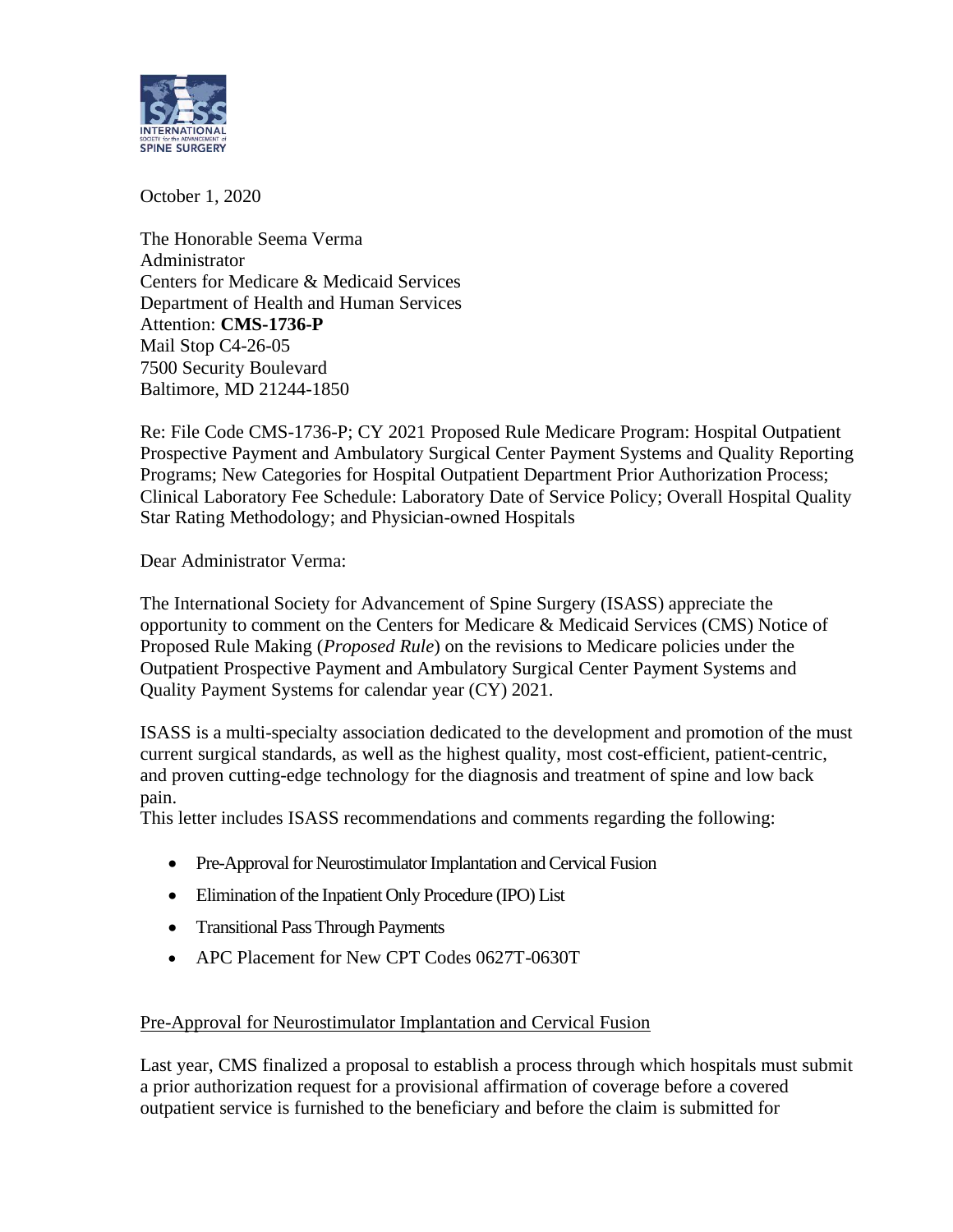

processing. The change applied to five categories of services: blepharoplasty, botulinum toxin injections, panniculectomy, rhinoplasty, and vein ablation.

This year, the agency proposes to expand prior authorization requirements for two additional services: cervical fusion with disc removal and implanted spinal neurostimulators to curb what they believe may be unnecessary utilization.

ISASS strongly disagrees with this proposal and the rationale provided by the agency. We strongly urge CMS to not apply the prior authorization requirement to both of these procedures as this requirement creates an improper and unnecessary burden on physicians and physician practices. We also dispute the CMS claim that prior authorization will reduce unnecessary utilization. There is evidence that prior authorization impacts unnecessary authorization but merely causes delay in appropriate care. There is not evidence that utilization is increasing at significant rates for these procedures, but there is considerable evidence to illustrate the costs for patients and practices from prior authorization policies used by private payers.

For example, Karrison et al in a 2009 study found that when time spent in acquiring prior authorization is converted to dollars, they estimated that the national time cost to practices of interactions with plans is at least \$23 billion to \$31 billion each year.<sup>1</sup> This financial burden and cost has only increased in the ensuing twelve years and we believe this cost to be an unnecessary and unjustified burden for physicians performing neurostimulator implantation.

Other studies have confirmed and added to the body of evidence showing the detrimental impact of prior authorization burdens to patient access. A 2019 AMA survey found that 64% of patients surveyed experienced at least a one-day delay in scheduling, and another 26% experienced delays of 3 or more days so that 91% of respondents experienced delays in necessary care. 24% of physicians surveyed reported a delay related to prior authorization led to adverse patient events, and 16% reported hospitalizations directly attributable to prior authorization. Furthermore, the same study found that prior authorization efforts add 14.4 hours of staff time per week to their workload with 30% of respondents reporting to have a Full Time Employee (FTE) dedicated to prior authorization. The same survey found the prior authorization burden to have increased significantly over the past 7 years, with 86% of respondents reporting increased prior authorization costs to their practice in the previous five years.<sup>2</sup> A study from the Cleveland Clinic estimated their annual costs for prior authorization activities to exceed \$10 million a year.<sup>3</sup>

These studies apply equally to the Neurostimulator procedures and Cervical Fusion procedures identified by CMS in the proposed rule and demonstrate that imposing these burdens will result in unnecessary delays for patients in access to these critical procedures.

 $1$  Health Affairs, 28, no.4 (2009):w533-w543 What Does It Cost Physician Practices To Interact With Health Insurance Plans? Theodore Karrison and Wendy Levinson Lawrence P. Casalino, Sean Nicholson, David N. Gans, Terry Hammons, Dante Morra,

<sup>&</sup>lt;sup>2</sup> https://www.ama-assn.org/system/files/2020-06/prior-authorization-survey-2019.pdf

<sup>3</sup> https://www.ama-assn.org/practice-management/sustainability/inside-cleveland-clinic-s-10-million-prior-authorization-price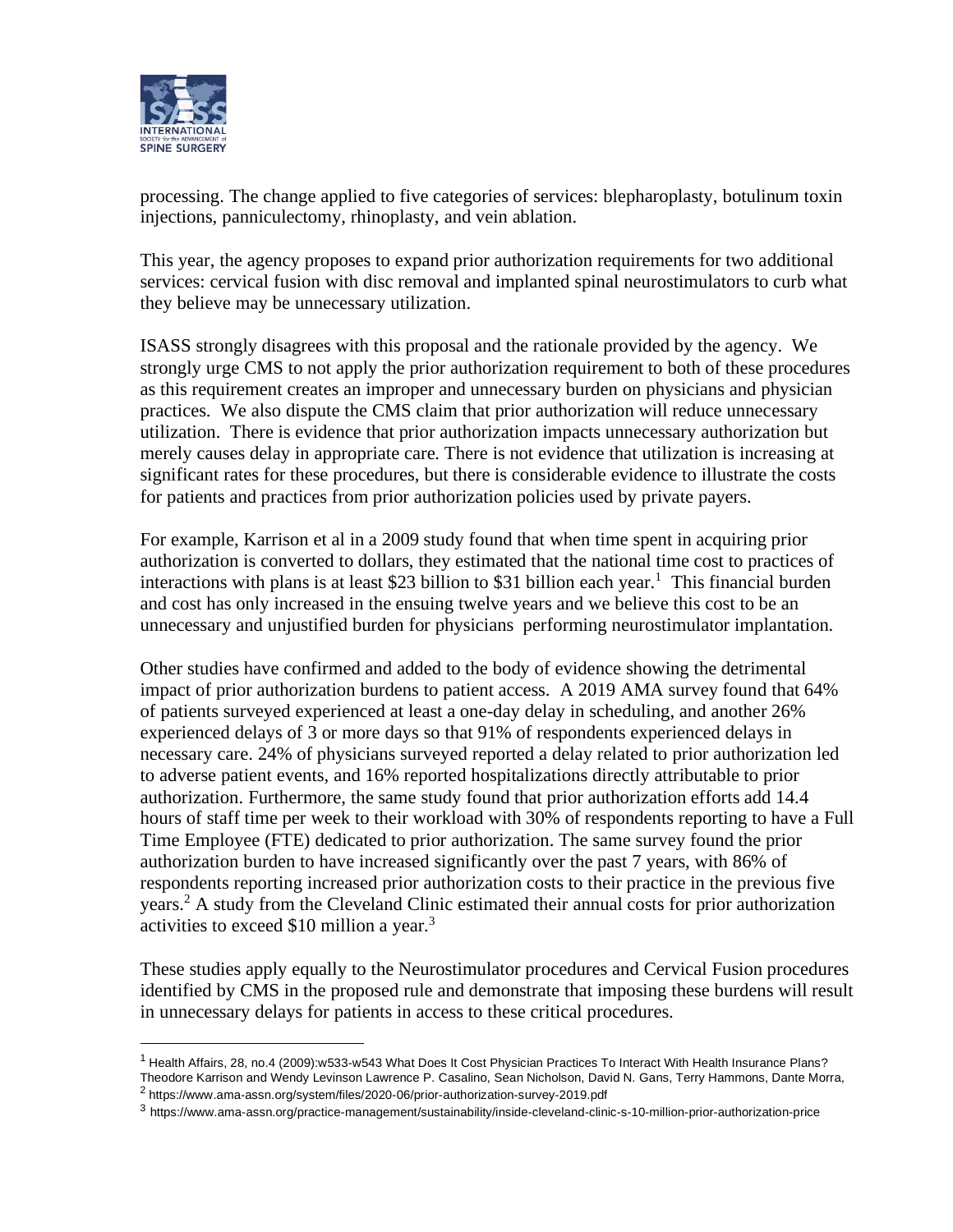

We believe it is essential to continue to increase access to non-opioid pain treatment and cervical spine fusion and spinal cord stimulation is a very important alternative to opioid prescriptions. We urge CMS to revise their proposal to decrease access to this and to cervical fusion through the imposition of a costly and burdensome prior authorization process.

## Elimination of Inpatient Only Procedure (IPO) List

The Inpatient Only (IPO) List was created to identify services that require inpatient care because of the invasive nature of the procedure, the need for postoperative recovery time or the underlying physical condition of the patient. CMS stated in the proposed rule that they concluded that the list is not necessary to identify services that require inpatient care because of changes in medical practice, including new technologies and innovations. As a result, beginning in 2021, CMS proposes to eliminate the IPO list over three calendar years, starting with the removal of 300 musculoskeletal-related services in 2021. CMS also proposed a threeyear period of implementation with different procedures phased out across the three years.

ISASS is opposed to the proposed elimination of the Inpatient Only List and asks CMS to revise their proposal to maintain the IPO list as is for CY 2021 and beyond. We believe the IPO list helps maintain a standard of safety and quality for Medicare patients by keeping more complicated procedures limited to the inpatient setting where patients recovering can be ensured more intensive post-operative care and monitoring for potential complications from intensive procedures and care. If there are specific procedures that are felt to be safely performed in Outpatient settings, CMS already has a process by which stakeholders can apply to remove services from the IPO list. CMS has annually moved procedures off of, or onto, the IPO list, and we believe this process has served providers, facilities, and most importantly, patients well by ensuring safe and appropriate follow-up care for intensive procedures on atrisk patients. We do not believe it is necessary to move away from this process at this time and urge CMS to delay any elimination of the IPO list for CY 2021 and beyond.

If CMS proceeds with the proposal, we would urge delay of removal of all spine related procedures to the final year of the transition. We believe spine procedures to be very high risk and require patients to be treated and recover in in-patient settings whenever possible and we do not think it advisable to allow all spine surgery to be performed in outpatient or ASC settings.

The specific CPT codes listed in Table 31 from the proposed rule include all of the following: 0095T, 0098T, 0163T-0165T, 0202T, 0219T-0220T, 22210-22865, and 27280. We recommend all of these procedures remain on the IPO list for as long as possible.

In regards to Lumbar Total Disc Replacement, Revision, and Replacement in particular (CPT codes 0163T, 0164T, 0165T, 22857, 22862, and 22865 respectively) we would strongly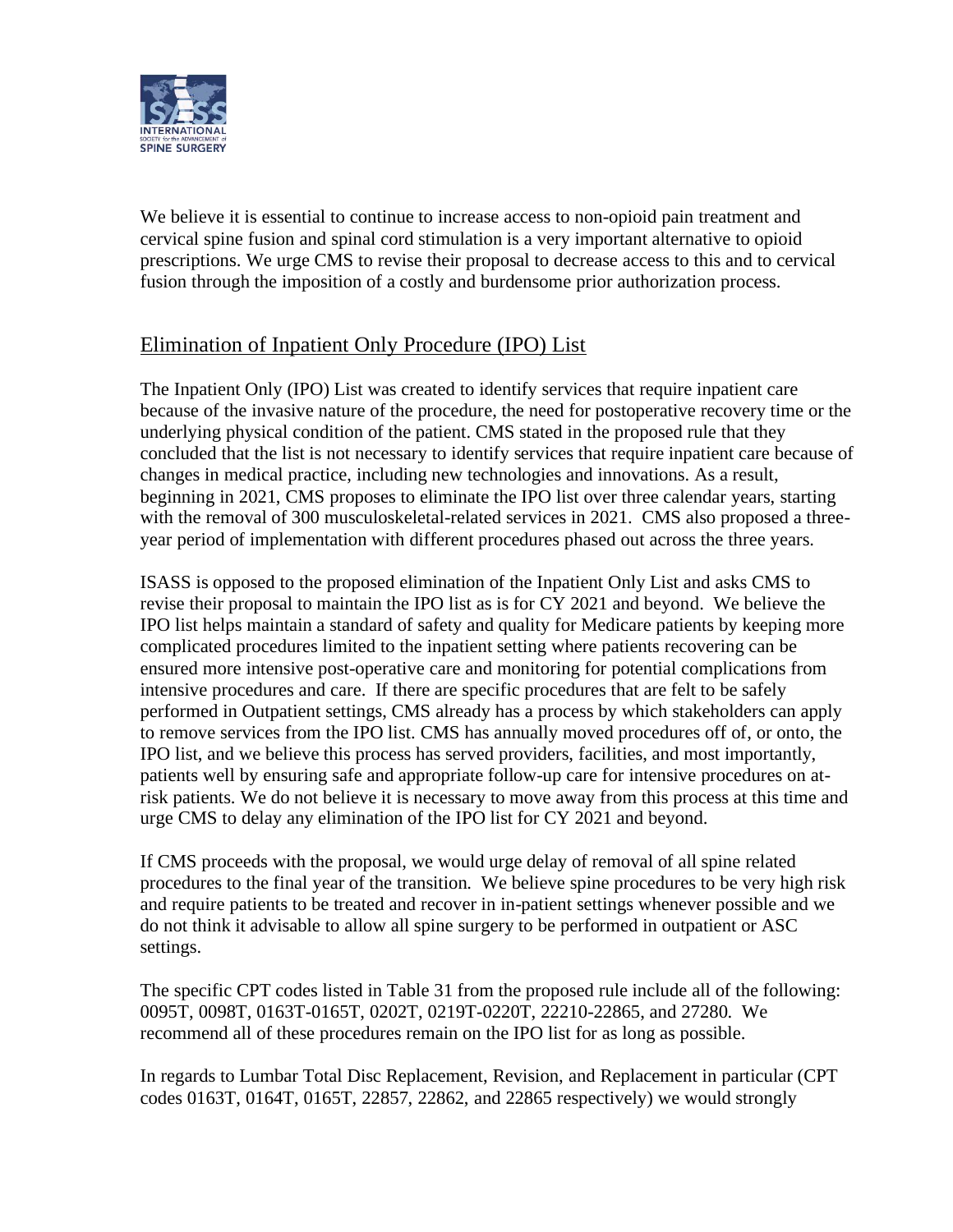

recommend that CMS consider these codes as a distinct category as there is Medicare National Coverage Decision that does not allow the procedure on Medicare patients. Therefore, the volume of Medicare patients is at or near zero already, and any changes in site-of-service could lead to drastic changes in APC and DRG classifications that are the result of miscoding by definition. Yet, the payment impacts would be profound, detrimental, and subject to tremendous annual fluctuation. Should CMS choose to not treat procedures with low Medicare volumes like CPT 22857, 22862, and 22865 separately and in a way that maintains stability and consistently we would recommend CMS reconsider the NCD itself. The NCD is over 15 years old, and significant literature and data have been developed since the initial establishment and a review is overdue and warranted. In the interim CMS should address low volume and NCD covered procedures in a separate fashion moving forward.

## Transitional Pass Through Payment Policy for Spine Jack System

ISASS supports the approval of a Transitional Pass-Through (TPT) payment for the Spine Jack system/device (procedurally) to treat vertebral compression fractures (VCFs). There exists a wide variety of FDA approved systems/devices for treating vertebral compression fractures as well as techniques in treating VCFs like: vertebroplasty, high pressure balloons, curved balloons, stents, bipedicular, unipedicular, and so on. The major concern with these approaches has been the inability to maintain the reduction of the VCF until the cement can be properly extruded and cured for stabilization.

The SAKOS<sup>4</sup> trial demonstrated superiority for the SpineJack system over Balloon Kyphoplasty (BKP) with regards to absence of adjacent level fractures (ALF) and midline vertebral body (VB) height sustained restoration at 12 months post-procedure. Additionally, SpineJack may obviate the need for larger interventions to obtain the same results which will provide cost savings for the health system while providing a better quality of life for patients.

A TPT payment code will help to remove the financial burden from hospitals while allowing physicians to bring substantial clinical improvements to patients such as maintained maintained vertebral height with sagittal restoration.

## APC Placement for New CPT Category III codes 0627T-0630T

ISASS disagrees with the proposed APC designation for CPT codes 0627T and 0630T as discussed below.

<sup>4</sup> Noriega D, Marcia S, Theumann N, Blondel B, Simon A, Hassel F, Maestretti G, Petit A, Weidle PA, Mandly AG, Kaya JM, Touta A, Fuentes S, Pflugmacher R. A prospective, international, randomized, noninferiority study comparing an implantable titanium vertebral augmentation device versus balloon kyphoplasty in the reduction of vertebral compression fractures (SAKOS study). Spine J. 2019 Nov;19(11):1782-1795. doi: 10.1016/j.spinee.2019.07.009. Epub 2019 Jul 17. PMID: 31325625.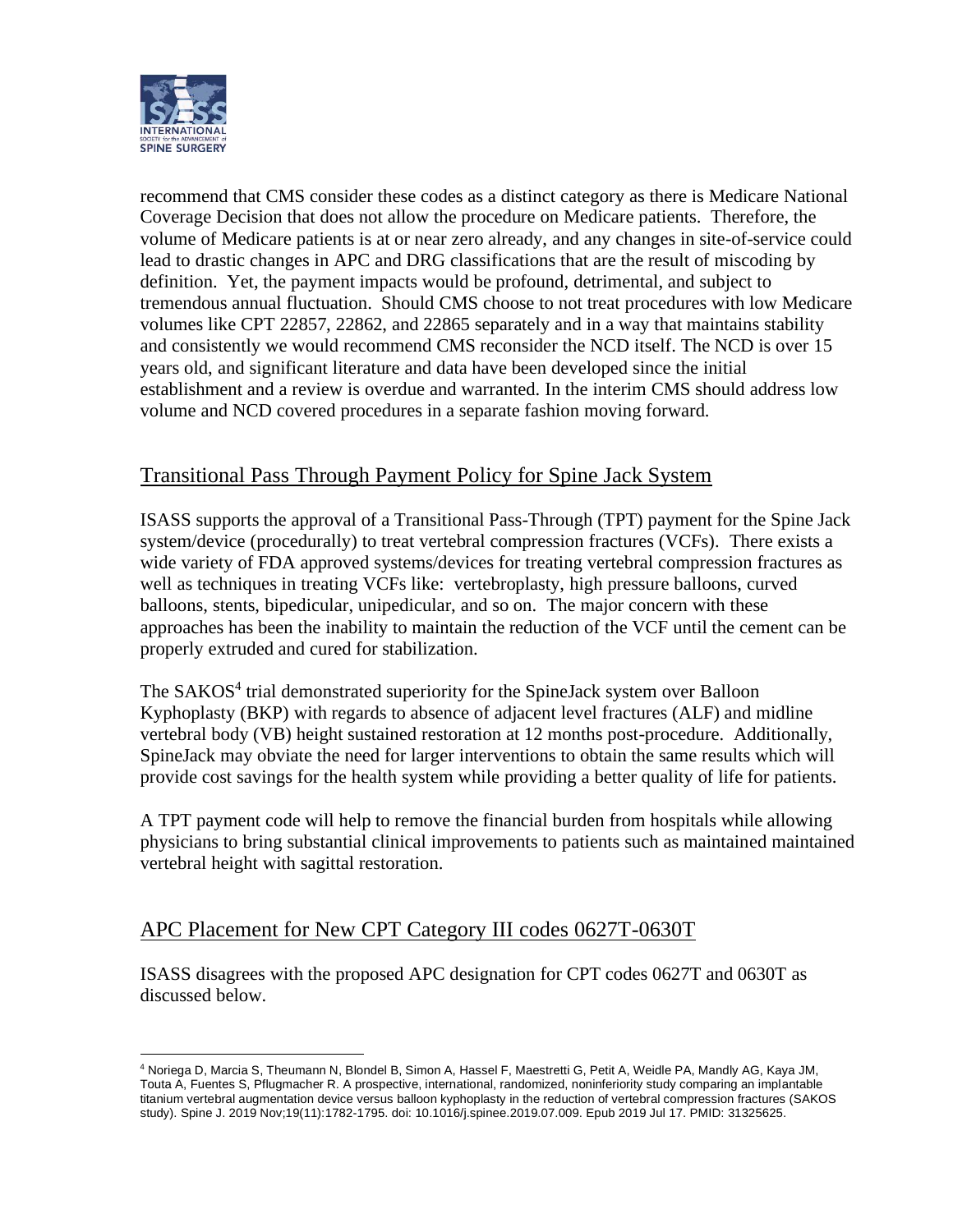

CMS assigned the procedures to APC 5443-Level 3 Nerve Injection. APC 5443 includes injection of anesthetic and neurolytic agents into nerves or other anatomical structures. Examples of these codes are as follows:

CPT 62280 (Injection/infusion of neurolytic substance (e.g. alcohol, phenol, iced saline solutions), with or without other therapeutic substances; subarachnoid).

CPT 64446 (Injection, anesthetic agent; sciatic nerve, continuous infusion by catheter including catheter placement).

CPT 64520 (Injection, anesthetic agent; lumbar or thoracic; paravertebral sympathetic).

Nerve injections address a different pain source altogether by destroying the nerve or temporarily block the pain signals. They are not injected into degenerated intervertebral discs which are a different pain source. Primary Codes 0627T and 0629T do not involve injection of an anesthetic agent or neurolytic substance into nerves or other anatomical structures. Instead these codes describe the percutaneous placement of an allogeneic cellular and/or tissue-based biologics to supplement and support degenerated intervertebral discs in patients.

Disc Matrix material is a viable allograft indicated for use as an intervertebral disc filler and supplemental tissue therapeutic for intervertebral disc degeneration. The final product is composed of two components including disc tissue scaffolding and a cellular component. The scaffolding component is derived from cadaveric intervertebral disc material that has been dried and milled to a final size of less than 300 um. The cellular component consists of a minimum of 6,000,000 spine-derived cells that have been preserved in cryoprotectant. Both components are obtained from donors.

The average cost of the VIA Disc Matrix Kit for example includes all the above tissue and processes and is priced at \$8,000 per kit.

We believe the non-device related cost associated with CPT codes 0627T and 0629T are more appropriately cross-walked to the Musculoskeletal Procedures Category, and more specifically CPT code 22514 (Percutaneous Vertebroplasty and Vertebral Augmentation) which describes percutaneous injection of material into a damaged vertebral body utilizing a viscous polymer cement; the procedure does not restore the original shape to the vertebra, but it does stabilize the bone. Both augment existing structures, bone cement supports the osseous structures and Disc Matrix supplementation has been shown in biomechanical studies to support the disc. The Allogenic Disc Supplementation procedure utilizes a viscous disc tissue allograft injected into the center of the nucleus pulposus. Both involve mixing a liquid and a powder in a closed contained system. The control of the delivery is the same, by injection pressure. Both are viscous materials and both are liquid/powder mixtures that are subject to filter packing. Both target the spinal column. Vertebral augmentation targets the vertebral body while Allogenic Disc Matrix injection targets the intervertebral disc and both require imaging guidance for safe and proper targeting of anatomy.

CPT code 22514 has been assigned to APC 5114. In CY 2020, the device off-set for APC 5114